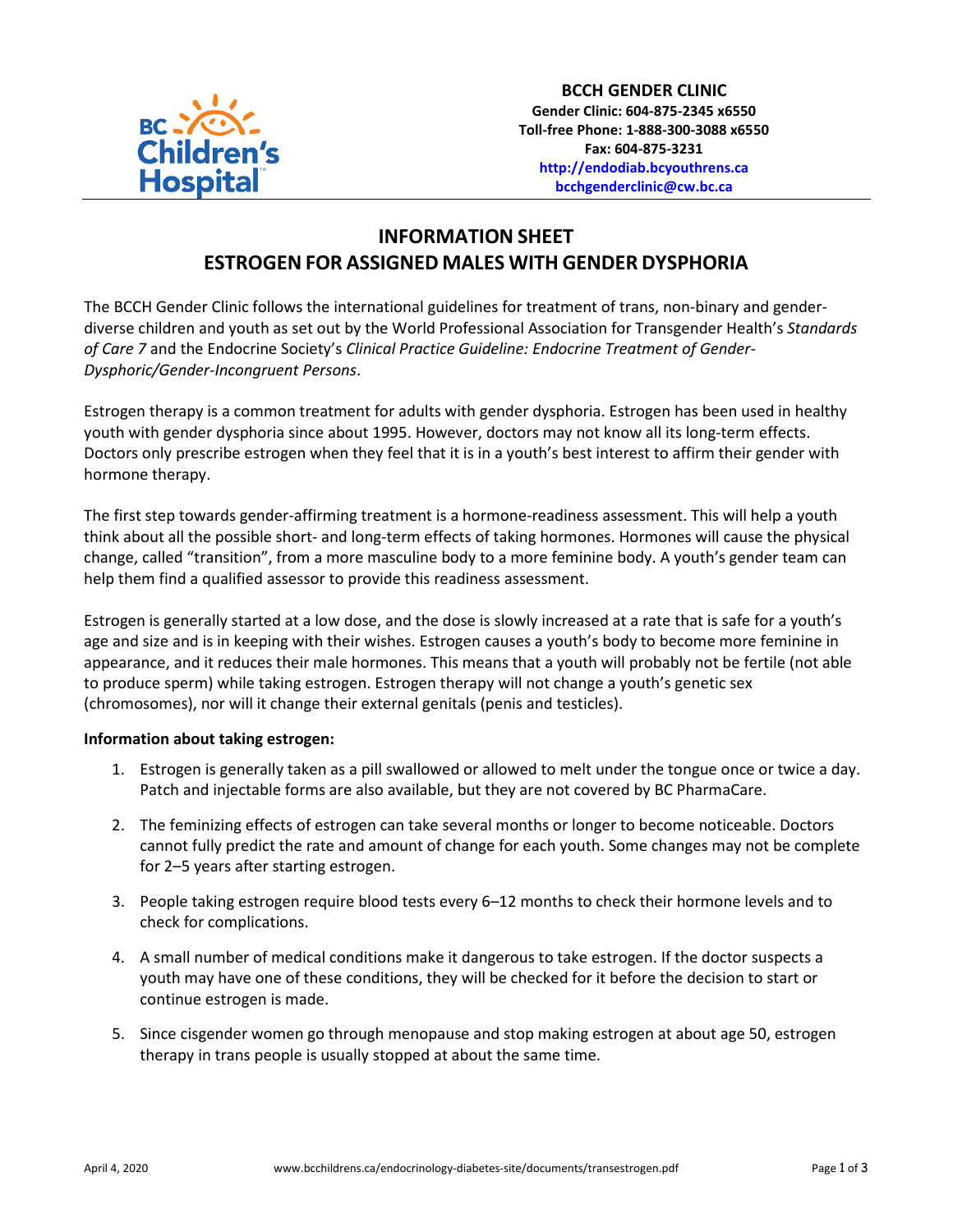## **Physical changes from estrogen:**

- 1. Taking estrogen will cause permanent breast growth:
	- Breasts may take several years to grow to their full size.
	- Even if estrogen is stopped, the breast tissue that has grown will not go away.
	- As soon as breasts start growing, a youth should examine their breasts every month and have a doctor or nurse examine them once a year.
	- There may be milky discharge (galactorrhea) from the nipples. This can be caused by taking estrogen or by a medical condition. If a youth notices this, they should tell their doctor, so that they can look into the cause.
	- Taking estrogen will likely increase the risk of breast cancer to that of cisgender women.
- 2. The following changes are usually not permanent (that is, they will likely reverse if estrogen is stopped):
	- Skin may become softer.
	- Muscle mass decreases, and there may be a decrease in upper body strength.
	- Body hair growth may become less noticeable and grow more slowly, but it may not stop completely, even after years on medication.
	- Male-pattern baldness may slow down, but it will probably not stop completely. Hair that has already been lost will likely not grow back.
	- Fat may move to different parts of the body, in a more feminine pattern (less on abdomen, more on buttocks/hips/thighs—changing from an "apple shape" to a "pear shape").
- 3. The testicles will make less testosterone in a youth taking estrogen, which can affect their sexual function/fertility:
	- Sperm may not mature, leading to decreased fertility. Even if a youth stops taking estrogen, there is no guarantee that they will be able to make normal sperm in the future. The doctor will review the options for sperm banking and can coordinate a visit to a fertility clinic, if a youth desires this.
	- A youth on estrogen will still possibly be able to make someone pregnant, so they need to be aware of birth control options (as applicable). All youth need to protect themselves from sexually transmitted infections.
	- Testicles may shrink by 25–50%. Regular testicular examinations are still recommended.
	- The amount of fluid ejaculated may decrease.
	- There is usually a decrease in morning and spontaneous erections.
	- Erections may not be firm enough for penetrative sex.
	- Libido (sex drive) may decrease.
- 4. There are some parts of the body that likely will NOT change by taking estrogen:
	- Beard/moustache hair may grow more slowly and be less noticeable, but it will not completely go away.
	- Voice pitch will not rise, and speech patterns will not become more feminine.
	- The Adam's apple will not shrink.

## **Possible side effects of estrogen:**

- 1. Taking estrogen increases the risk of blood clots, which can cause:
	- pulmonary embolism (blood clot to the lungs), which may cause permanent lung damage or death
	- stroke (blood clot in the brain), which may cause permanent brain damage or death
	- heart attack